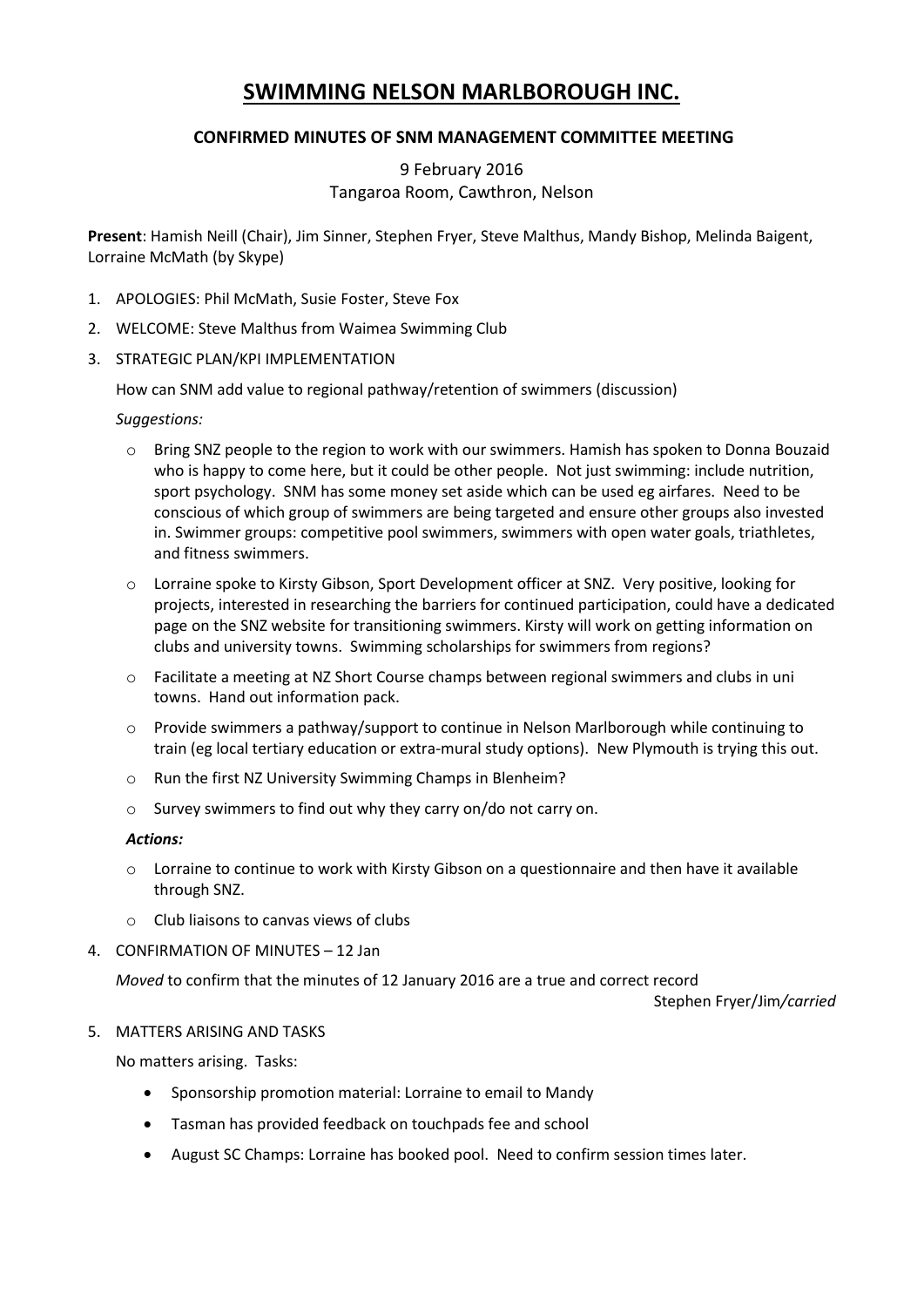- Fundraising portfolio: 2 aspects: sponsorship, grant writing. Melinda willing to take on meet sponsorship role but not grant applications. Could advertise for someone to do this. Grants are for medals, pool hire, and equipment. Lindie to do application to Rata for display piccolo system, and Melinda to apply to Pub Charity and seek sponsorship for pop up gazebos.
- Trophies: Worker's Co-op Shield missing will continue to look. Consider replacing Ton Bolton.
- 6. SECRETARY REPORT

Semi automatic gear was discussed on the weekend: we will arrange a time to take the gear to Greymouth and train them in the usage.

### 7. TREASURER REPORT

No report. Hamish to email Susie to request a report.

8. REGISTRAR REPORT/MEETS MANAGEMENT

Jim spoke to his report.

NM Age Groups

There were some minor glitches with the timing. Phil to look at when in Nelson.

Jim to send out an email asking for feedback from Mgmt team, coaches, recorders. Hamish will forward to Jim Wellington Champs – survey for feedback about meet.

Melinda advised that she had received a complaint about supporting her swimmer while she was an IOT. Meet Director was not concerned, but stressed the need to be impartial and not given impression of favouritism.

• Tasman Secondary Schools

Stephen has organised to have starter blocks adjusted. Sport Tasman is suggesting that they take financial responsibility for the meet – Jim will take this up with Sport Tasman. Jim & Lorraine will put out an awareness raising poster/flier.

Prizes: Top overall boy and girl, 2 age-groups. (Decided not to include prizes for swimmers with disabilities because it needs criteria and qualified person to judge them.)

*Moved* to accept the registrar report Jim/ Stephen Fryer/*carried*

- Waimea Carnival Sue Malthus contacting SNZ to find out whether their times will be official qualifying times.
- 9. PUBLICITY/COMMUNICATION REPORT

Lorraine prepared a press release for zonal meet swimmers – published in Nelson and Marlborough. Jim prepared a press release re Age Group champs. There was no press release about the Wellington meet, which was a very successful meet for local swimmers. Melinda to give Shuttersport the link to the NM meet calendar.

10. FUNDING REPORT

See notes under tasks. Melinda advised that we made \$100 on the raffle at the NM Age Groups.

11. SNZ LIAISON REPORT

No meeting.

12. TECHNICAL

A letter of complaint was received about an incident at NM Age Groups, and requesting an investigation. Lindie to send a reply with a copy of the dispute procedure, asking the complainants to raise with the person concerned as the first step.